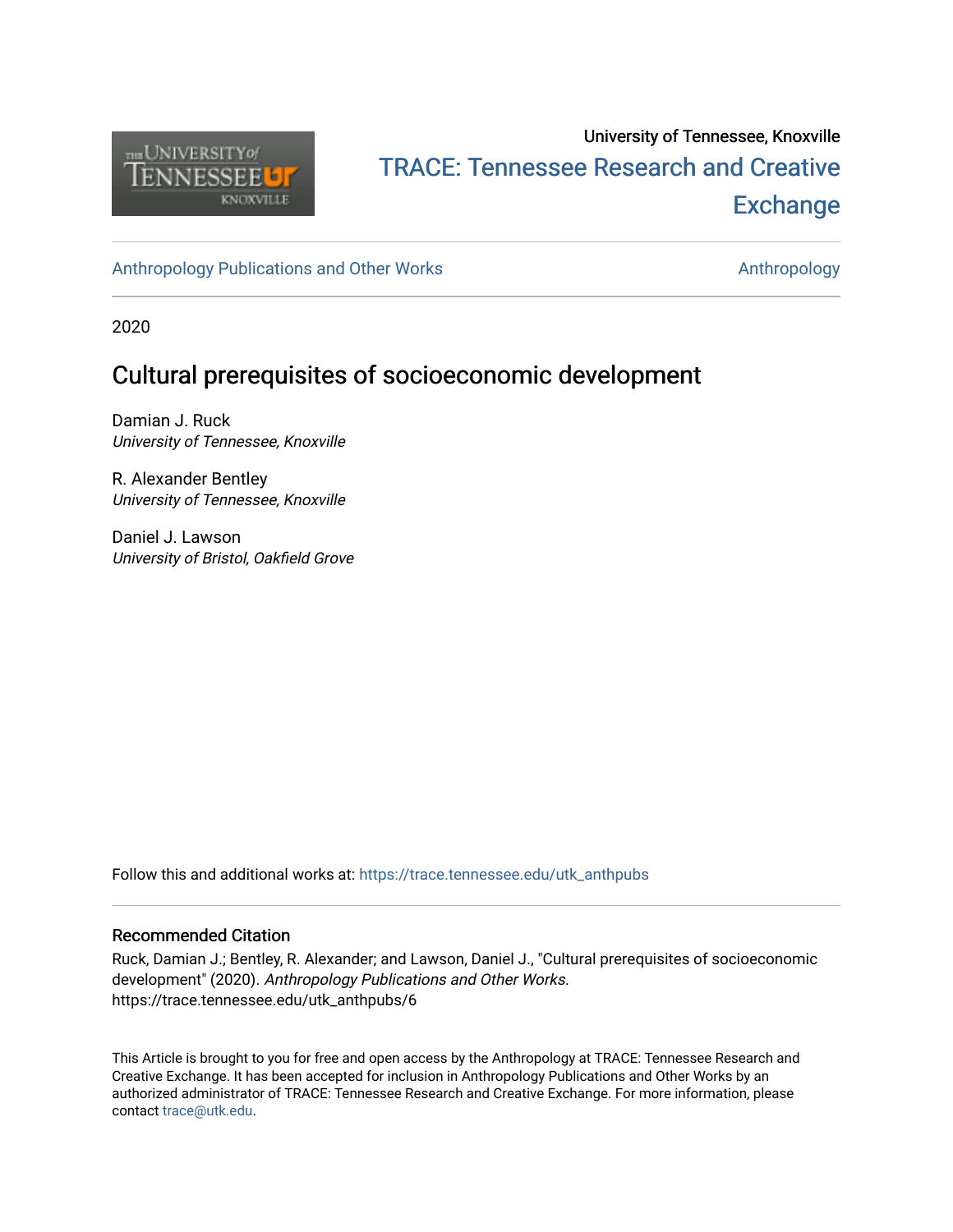# **ROYAL SOCIETY OPEN SCIENCE**

#### royalsocietypublishing.org/journal/rsos

# Research



Cite this article: Ruck DJ, Bentley RA, Lawson DJ. 2020 Cultural prerequisites of socioeconomic development. R. Soc. open sci. 7: 190725. http://dx.doi.org/10.1098/rsos.190725

Received: 26 April 2019 Accepted: 16 December 2019

#### Subject Category:

**Mathematics** 

Subject Areas: statistics/psychology/evolution

#### Keywords:

computational social science, development, cultural evolution, history

#### Author for correspondence:

Damian J. Ruck e-mail: [druck@utk.edu](mailto:druck@utk.edu)

Electronic supplementary material is available online at [https://doi.org/10.6084/m9.figshare.c.](https://doi.org/10.6084/m9.figshare.c.4840284) [4840284.](https://doi.org/10.6084/m9.figshare.c.4840284)

THE ROYAL SOCIETY **PUBLISHING** 

# Cultural prerequisites of socioeconomic development

Damian J. Ruck<sup>1,2,3</sup>, R. Alexander Bentley<sup>1,2</sup> and Daniel J. Lawson<sup>4,5</sup>

<sup>1</sup> Department of Anthropology, University of Tennessee, 1621 Cumberland Avenue, Knoxville, TN 37996, USA

 $2$ Center for the Dynamics of Social Complexity, University of Tennessee, 403B Austin Peay, Knoxville, TN 37996, USA

 $^3$ College of Communication and Information, University of Tennessee, 1345 Circle Park Drive, Knoxville, TN 37996, USA

<sup>4</sup> Population Health Science Institute, University of Bristol, Oakfield Grove, Bristol BS8 2BN, UK <sup>5</sup>Institute of Statistical Sciences, University of Bristol, Fry Building, Woodland Road, Bristol BS8 1TH, UK

DJR, [0000-0001-8678-8852](http://orcid.org/0000-0001-8678-8852)

In the centuries since the enlightenment, the world has seen an increase in socioeconomic development, measured as increased life expectancy, education, economic development and democracy. While the co-occurrence of these features among nations is well documented, little is known about their origins or co-evolution. Here, we compare this growth of prosperity in nations to the historical record of cultural values in the twentieth century, derived from global survey data. We find that two cultural factors, secular-rationality and cosmopolitanism, predict future increases in GDP per capita, democratization and secondary education enrollment. The converse is not true, however, which indicates that secularrationality and cosmopolitanism are among the preconditions for socioeconomic development to emerge.

# 1. Introduction

The last 300 years have brought about increases in health [[1](#page-10-0)], economic development [[2](#page-10-0)], democracy [\[3\]](#page-10-0) and education [[4](#page-10-0)]. Socioeconomic development has been most pronounced among Western nations and, during the same time period, Western nations have also adopted an unprecedented set of cultural values that make them anomalous in cross-cultural, historical context [[5](#page-10-0)]. American college students, for example, are substantially psychologically different from traditional societies in concepts of fairness, economic decision-making, individualism, independence (versus conformity) and moral reasoning [\[6](#page-10-0)].

This unique set of cultural values broadly consist of secular, self-expression, individualism and emancipation values, which are contrasted with religious, survival, collectivist and traditional

© 2020 The Authors. Published by the Royal Society under the terms of the Creative Commons Attribution License<http://creativecommons.org/licenses/by/4.0/>, which permits unrestricted use, provided the original author and source are credited.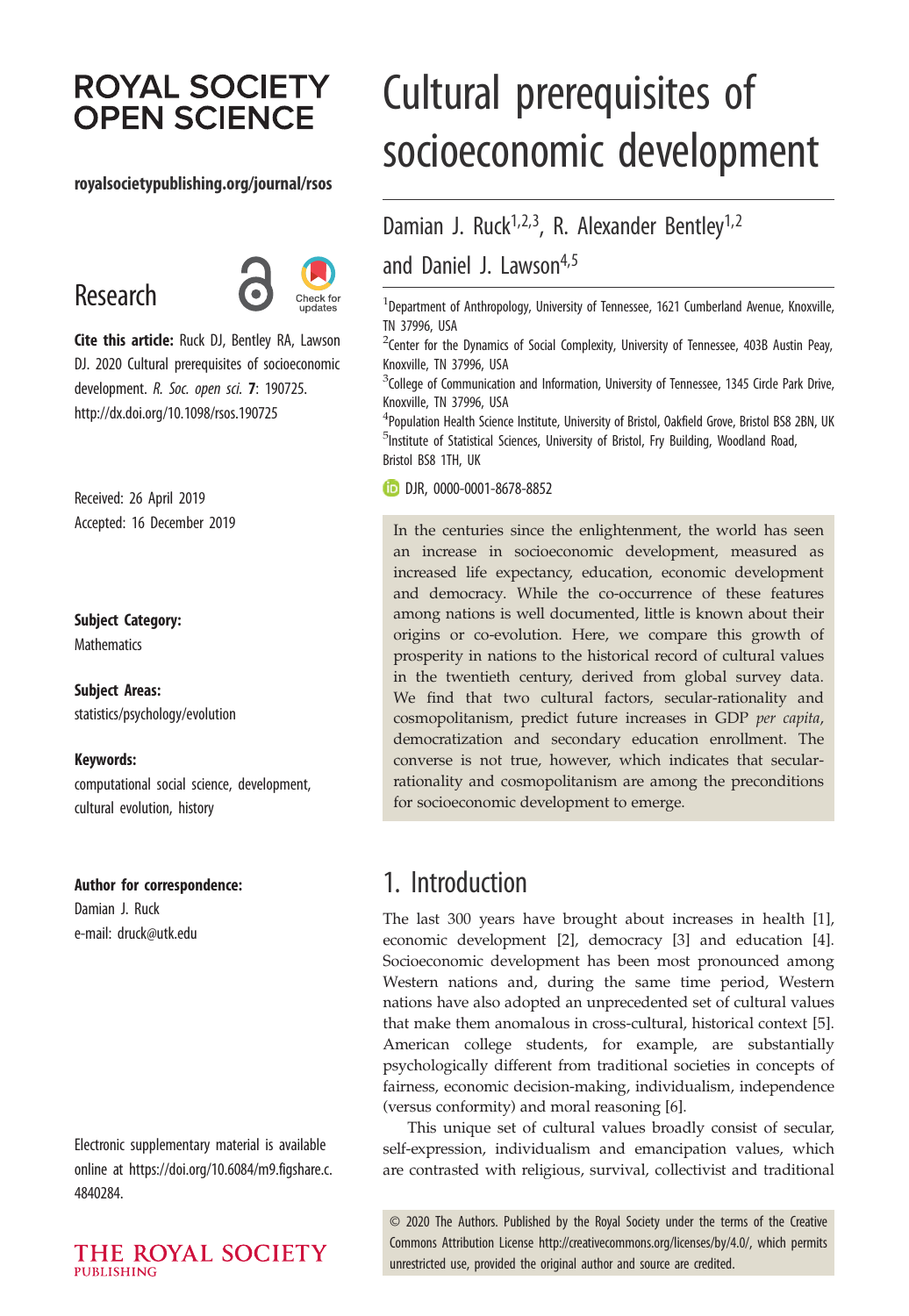values in other nations [[5,7](#page-10-0)–[9\]](#page-10-0). A pertinent question is whether these distinctive cultural values emerged in response to the rising prosperity in Western societies, or, conversely, whether cultural change preceded those developments. In one theory, socioeconomic development must occur before populations shift their priorities to the 'higher-order' cultural values of individualism, self-expression and respect for diversity [\[10](#page-10-0)–[13](#page-10-0)]. In an alternative theory, economic development could not occur until ethnocentrism [\[14](#page-10-0)] and strong religious customs [\[15](#page-10-0)] were supplanted by a value system based on reason and humanism [[8,16](#page-10-0)–[18\]](#page-10-0).

This question motivates a study of the time-ordering of socioeconomic development—increases in democratization, economic development, education and life expectancy—and associated cultural values in the twentieth century. Long-run time series for socioeconomic development variables stretch back to the start of the twentieth century and, in some cases, many centuries before that [[2](#page-10-0),[19](#page-10-0)–[21](#page-10-0)], but detailed surveys of cultural values across the world's nations have only been systematized since 1990, in the form of the World and European Values Survey (WEVS) [\[22,23](#page-10-0)]. As discussed below, we extend the cultural values recorded in the WEVS back to the early twentieth century [\[24](#page-10-0)] using two observations: firstly, that cultural values form during the first few decades of life [\[25](#page-10-0)–[28\]](#page-10-0) and second, that these socialized cultural values are resilient through the rest of life, relative to other birth cohorts [\[24](#page-10-0),[29\]](#page-10-0).

## 2. Measuring a century of global cultural value change

Starting with the raw World and European values survey (WEVS), we used two exploratory methods in sequence to reduce the 64 common WEVS questions to two orthogonal multi-variate components. First, we use Exploratory Factor Analysis (EFA) to identify nine cultural factors underlying the 476 583 survey responses. We then interpreted each of these cultural factors in terms of a small and unique set of correlated WEVS questions. For example, the factor we label 'Secularism' is highly correlated with WEVS questions such as, 'How important is religion in your life?' and 'How important is God in your life?' (electronic supplementary material). By using EFA in this first step, we create a summary of only the common variance, such that noise, such as measurement error, is reduced.

In the second step, we ran a principal component analysis (PCA) on the EFA-weighted WEVS data from the previous step, which gave us a reduced orthogonal representation of the common WEVS variance. This weighted PCA procedure combines advantageous features of both EFA and PCA. Using PCA reduces colinearity in subsequent regressions. Using EFA makes the components more interpretable by minimizing noise.

The first two principal components (PC) explain 37% of the common WEVS variance. We retained PC1 and PC2 because, in our subsequent multilevel time-lagged regressions, they both show strong linkages to the various measures of socioeconomic development (life expectancy, education, democracy and GDP per capita), whereas PC3 and PC4 do not (electronic supplementary material). We label PC1 as secular-rationality and PC2 as cosmopolitanism based on the EFA factors that they are highly Pearson correlated with  $(|r| > 0.4)$  [\(table 1\)](#page-3-0).

Secular-rationality is correlated with secularism  $(r = 0.76)$ , political engagement  $(r = 0.62)$ , respect for individual rights ( $r = 0.59$ ) and low prosociality ( $r = -0.45$ ). This means that secular-rational respondents to the WEVS are those who reported, for example, that religion is not important in their lives, that they are likely to attend protests or sign petitions, they only pay taxes when coerced and believe that homosexuality and divorce are justifiable. Cosmopolitanism is correlated with trust in out-groups  $(r =$ 0.78), trust in norm violators  $(r=0.78)$  and respect for individual rights  $(r=0.43)$ . This means cosmopolitan individuals report willingness to have neighbours that are foreign, homosexual, or from another race, as well as believing that homosexuality and divorce are justifiable.

One challenge in our use of the WEVS is that it only stretches back to 1990. To study the slow emergence of socioeconomic development during the twentieth century we extend the time horizon of the WEVS data to 1900 by treating birth decades as representative of historical time periods [\[24](#page-10-0),[30\]](#page-10-0). This is possible because cultural values are formed during the first few decades of life, meaning those who came of age during the 1930s, when surveyed today, will have cultural values that reflect that era. This is based on convergent interdisciplinary evidence from childhood development [\[28](#page-10-0)], political belief formation [[26,27\]](#page-10-0), prosociality in small-scale societies [[25\]](#page-10-0) and neuroscience [\[31](#page-10-0)–[33\]](#page-10-0).

To treat birth decade as our time variable, we ran additional tests. First, environmental shocks cause transient changes in cultural values at particular time periods [[34](#page-10-0)–[37](#page-10-0)], which could systematically affect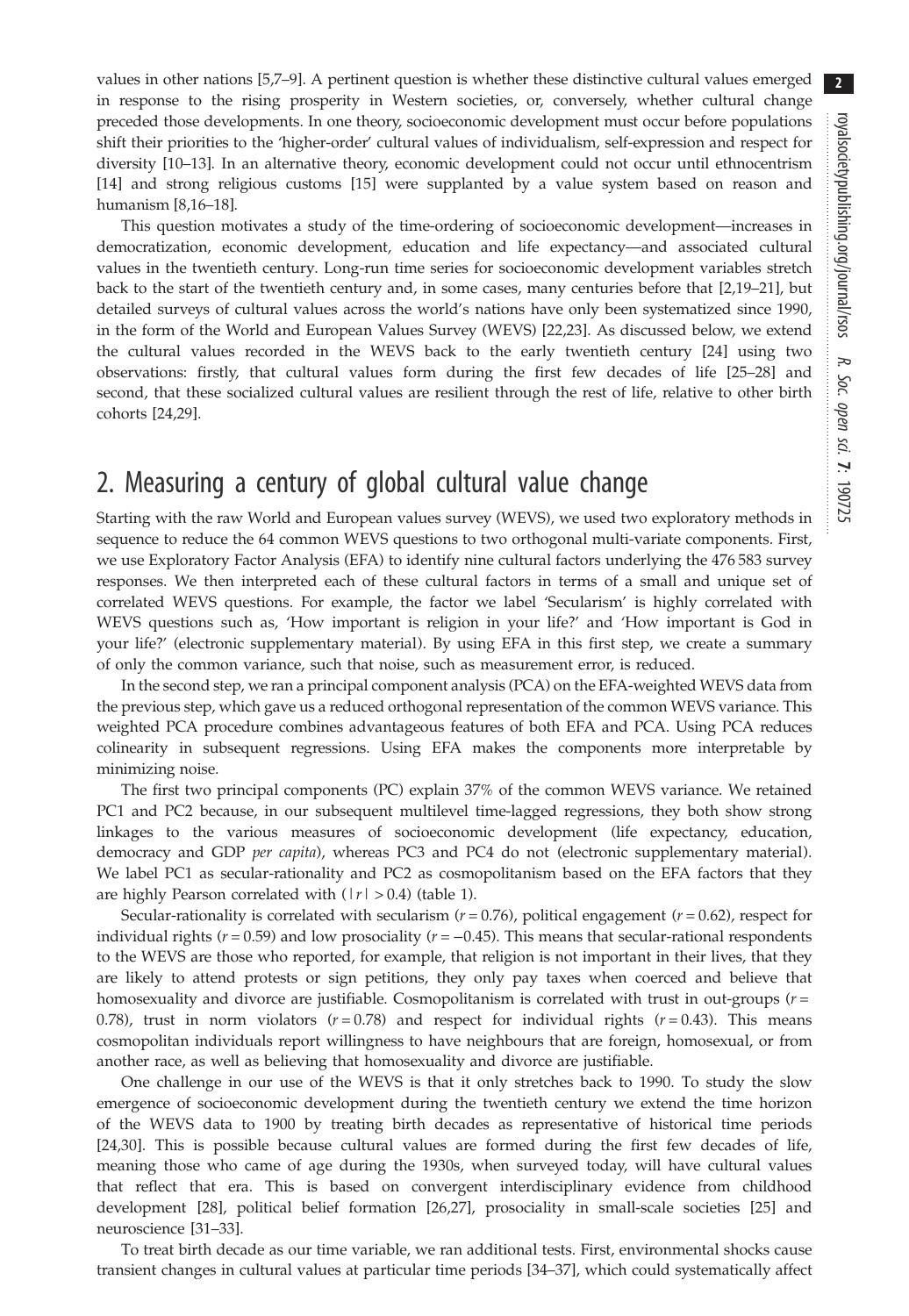3

<span id="page-3-0"></span>

|  |  |  |  |  |  |  |  |  |  |  | <b>Table 1.</b> Cultural factor correlates ( $ r  > 0.4$ ) of the two orthogonal cultural dimensions R and C. |  |  |
|--|--|--|--|--|--|--|--|--|--|--|---------------------------------------------------------------------------------------------------------------|--|--|
|--|--|--|--|--|--|--|--|--|--|--|---------------------------------------------------------------------------------------------------------------|--|--|

| secular-rationality $(R)$              | cosmopolitanism (C)                    |
|----------------------------------------|----------------------------------------|
| secularism $(r = 0.76)$                | trust of out-groups ( $r = 0.78$ )     |
| political engagement ( $r = 0.62$ )    | trust of norm violators ( $r = 0.78$ ) |
| respect for individuals ( $r = 0.59$ ) | respect for individuals ( $r = 0.43$ ) |
| prosociality $(r = -0.45)$             |                                        |

certain birth decades more than others. To address this, we use model comparison (twofold cross validation) to show that cultural value differences between birth decades are stable through time [\[24](#page-10-0),[29\]](#page-10-0), which tells us that shocks generally affect the entire population, not individual birth decades. Second, in the absence of survey data from the early twentieth century, we use simulations to show that birth decades are representative of past time periods, even in the presence of slow time period effects and uncertainty regarding when a birth decade enters the adult population. We show that the simulation results and the subsequent time-lagged regression results are robust regardless of whether the age of adulthood is assumed to be 0–10, 10–20 or 20–30 years (electronic supplementary material).

## 3. Time ordering socioeconomic development and cultural values

Using Bayesian multilevel time-lagged regressions (Material and methods), we test the detailed time ordering between our two cultural values and four measures of socioeconomic development [\(table 2](#page-4-0)). We compare changes in cosmopolitanism  $C$  and secular-rationality  $R$ , with changes in inflation corrected GDP per capita GDP [[2](#page-10-0)], democracy D [\[19](#page-10-0)], secondary education enrollment  $E$  [[20\]](#page-10-0) and life expectancy from birth L [\[21](#page-10-0)]. As we are using a Bayesian model, we report expected effect sizes and whether 95% credible interval of the posterior distribution excludes zero.

We increase statistical power by including a random effect  $\lambda_n$  for each nation *n*, which allows us to include the 109 ten-decade time series for all nations in a single test. To control for the non-independence of nations [\[38](#page-10-0),[39\]](#page-10-0), we add a second random effect for language family  $\lambda_l$  as a proxy for cultural relatedness [[40\]](#page-10-0). This controls for the possible diffusion of information between culturally similar nations, given that shared cultural and historical origins often facilitate the spread of political and economic changes [\[41](#page-10-0)–[43\]](#page-10-0).

To test if the results are sensitive to the age when a birth decade begins to influence society, we reran the analysis assuming this age is between 0–10, 10–20 or 20–30 years. Encouragingly, this choice does not qualitatively alter the results. Moreover, our results are also stable when we measure birth decade time series at particular time periods  $(p = 1990, 1995, 2000, 2005, 2010)$ ; see the electronic supplementary material.

We confirmed that our analysis is not unduly affected by deriving secular-rationality and cosmopolitanism using our two-stage weighted PCA. First, we substituted secular-rationality with three of its most correlated cultural factors (from the EFA stage): substituting it with secularism first, then with political engagement and finally with respect for individual rights. In all three tests, the key results were unchanged. However, substituting cosmopolitanism with its most correlated factors did change the result: trust in out-groups, trust in norm violators and respect for individual rights all predict GDP better than does democracy (electronic supplementary material).

The regression results in [figure 1](#page-5-0) show significant effects (greater than 10% with a credible interval of 95% excluding zero) for past cosmopolitanism on future democracy, as well as past secular-rationality on future education and GDP. In addition, we detect the effect of past life expectancy on future democracy and education, as well as past education on future GDP. While time-ordering does not equate to causality, it can rule out causal models: if events of category A consistently lag those of category B, then A did not cause B.

[Figure 2](#page-6-0) is a directed acyclic graph (DAG) showing how cosmopolitanism and secular-rationality were prerequisites for many indicators of socioeconomic development. The DAG represents the significant effects illustrated in [figure 1](#page-5-0), such that each edge flows from a source node that predicts a significant future change in the destination node. Both cosmopolitanism and secular-rationality have a positive out-degree (out<sub>C</sub> = 1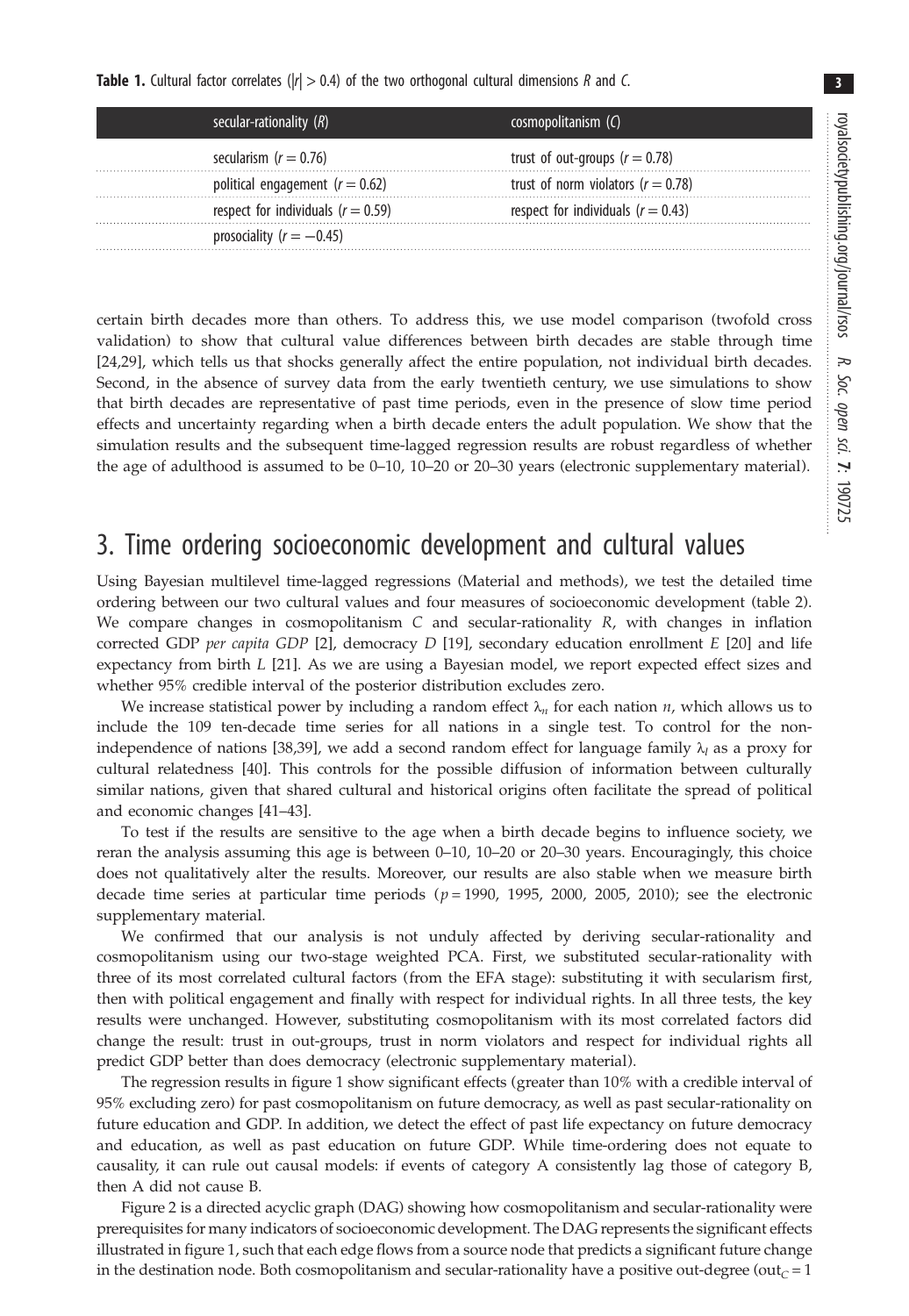<span id="page-4-0"></span>Table 2. Cultural factors used in this study, with number of countries, N, represented. Each represents a 10-point time series representing up to the 10 decades of the twentieth century.

| factor       |                        |     | data source |  |
|--------------|------------------------|-----|-------------|--|
|              | secular-rationality, R | 109 | [22.23]     |  |
|              | cosmopolitanism, C     |     | [22, 23]    |  |
|              | GDP per capita, GDP    |     |             |  |
| democracy, D |                        |     | 191         |  |
|              | secondary education, E |     |             |  |
|              | life expectancy, L     |     |             |  |

and out<sub>R</sub> = 2) and zero in-degree, demonstrating that they are primal in the development sequence. The other primal development variable is life expectancy (out<sub>L</sub> = 2 and in<sub>L</sub> = 0).

## 4. Origins of secular-rationality and cosmopolitanism

The large global variation in secular-rationality and cosmopolitanism is related to the linguistic and cultural history of nations [[44,45\]](#page-10-0). To quantify this, we make a simple cultural metric that is the sum of the secular-rationality and cosmopolitanism scores,  $S_{R+C}$ . [Figure 3](#page-6-0)a illustrates the distribution of  $S_{R+C}$ on a world map. The regions with the highest  $S_{R+C}$  are in Western Europe and their historic colonies in Australasia and the Americas. From inspection, this map suggests that cultural distance from Western Europe in part determines  $S_{R+C}$ .

Cultural values can be viewed as the 'software of society'. We hypothesize that cultural values can be innovated in one place and spread to another. Evidence suggests that secular-rationality and cosmopolitanism were likely innovated in post-enlightenment Western Europe [[16,18](#page-10-0)]. Under our hypothesis, these cultural values can then diffuse from one nation's population to another, which occurs more readily between nations that are geographically close or linguistically similar because barriers to communication are lower [\[41,42,46](#page-10-0)]. Therefore, we expect to see high  $S_{R+C}$  in nations that are either linguistically similar or geographically proximate to the Germanic speaking nations in Western Europe.

To test this, [figure 3](#page-6-0)b plots the average  $S_{R+C}$  for each language family in our data, which includes the following single language families: Japanese, Korean, Austroasiatic, Tai and Georgian. We classify former-colonial African nations (such as Nigeria) using the Niger-Congo language family, despite many people in the region speaking European languages. We do not classify these nations using European languages because millions of people still speak native languages (full classifications in electronic supplementary material).

As expected, [figure 3](#page-6-0)b shows that European language families are associated with relatively high  $S_{R+C}$ . High  $S_{R+C}$  nations are found in Germanic, Japanese and Uralic (spoken in Hungary, Estonia and Finland) language families. Then with lower, but still positive,  $S_{R+C}$  in Italic, Balto-Slavic, Korean and Sino-Tibetan families. On the other hand, the negative  $S_{R+C}$  language families are Albanian, Austroasiatic, Tai, Indo-Aryan, Turkic, Semitic, Niger-Congo, Austronesian and Georgian.

Language families are discrete categories, so we use ancestry information as a continuous proxy for cultural proximity to Western Europe. We assume that cultural distance from European nations is correlated with the proportion of modern-day populations descended from historic European populations in 1500 [\[47](#page-10-0)]. This is reasonable even if secular-rational and cosmopolitan cultural values are not transmitted directly because migrating Europeans also carry more stable cultural features such as language and religion. Having a similar language and religion reduces barriers between Europe and the new nation, which means secular-rational and cosmopolitan values can diffuse more easily once innovated [[41,42,46](#page-10-0)].

We fit a linear regression to predict the effect of European ancestry on  $S_{R+C}$ , testing for the influence of the three European linguistic families with large sample sizes  $(n > 10)$ —Germanic, Italic and Balto-Slavic. As [figure 3](#page-6-0)c shows, Germanic ancestry has the largest effect (slope = 1.53, standard error 0.11 and  $p \approx 0$ ), Italic has a smaller effect (slope = 0.9, with standard error 0.12 and  $p \approx 0$ ) and Balto-Slavic has the smallest effect (slope = 0.58, with standard error 0.1 and  $p \approx 0$ ). Italic languages are culturally closer to Germanic than Balto-Slavic, suggesting cultural distance from Germanic speaking nations is historically important.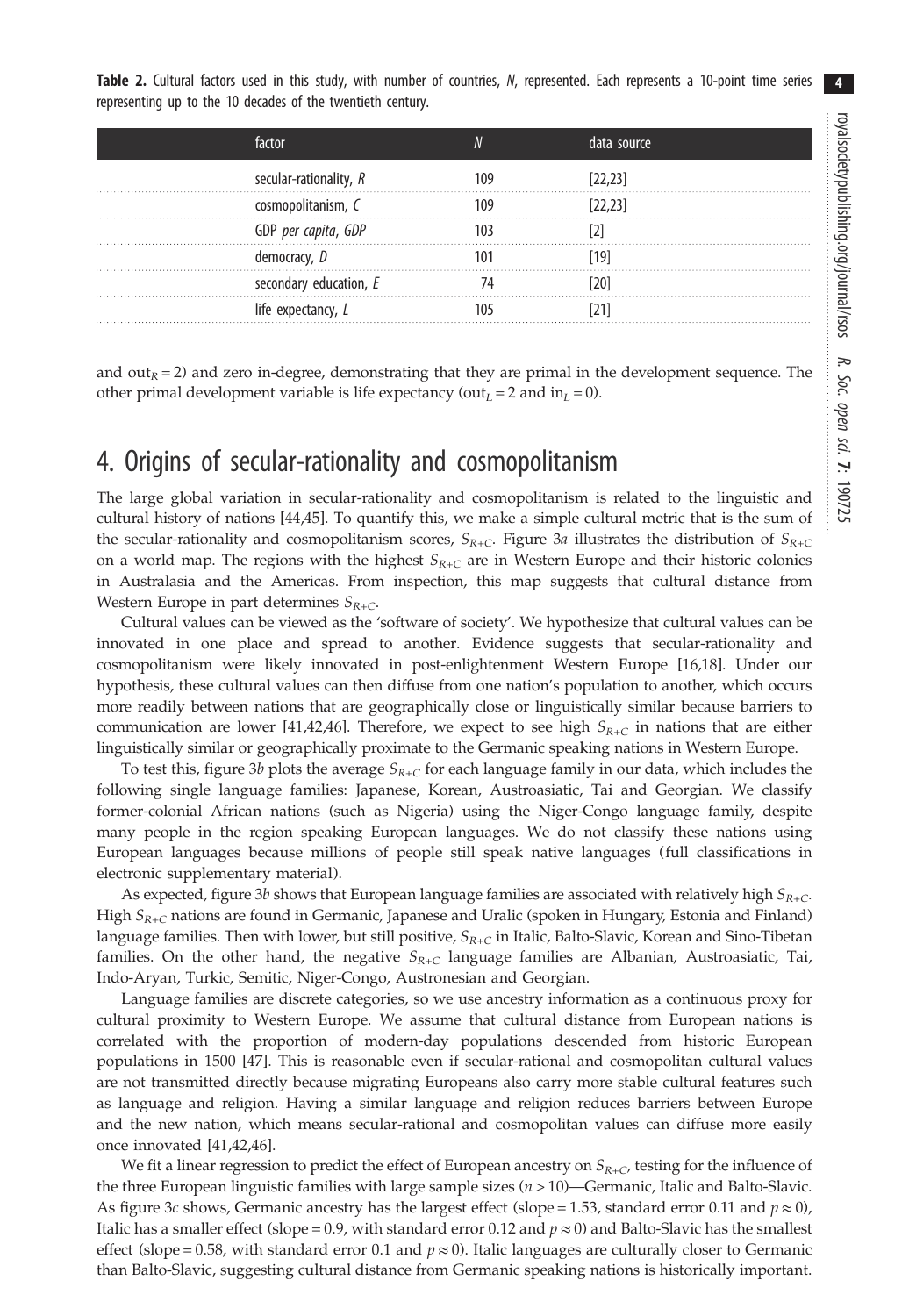**Figure 1.** Results from the Bayesian multilevel time-lagged linear regression (equation (6.1)). It shows the effect sizes with time lag of  $g = 10$ , 20 and 20 years for cosmopolitanism (C), secular-rationality (R), life e **Figure 1.** Results from the Bayesian multilevel time-lagged linear regression (equation (6.1)). It shows the effect sizes with time lag of  $g=10$ , 20 and 20 years for cosmopolitanism (C), secular-rationality (R), life ex (L), education (E), GDP *per capita* and democracy (D). If a 95% credible interval excludes zero then the bars are solid and black error bars are standard errors. Full results and diagnostics in electronic supplementary ma

<span id="page-5-0"></span>

 $\overline{\mathbf{5}}$ royalsocietypublishing.org/journal/rsos R. Soc. open sci. 7: 190725

royalsocietypublishing.org/journal/rsos

R. Soc. open sci.  $\mathbf{r}$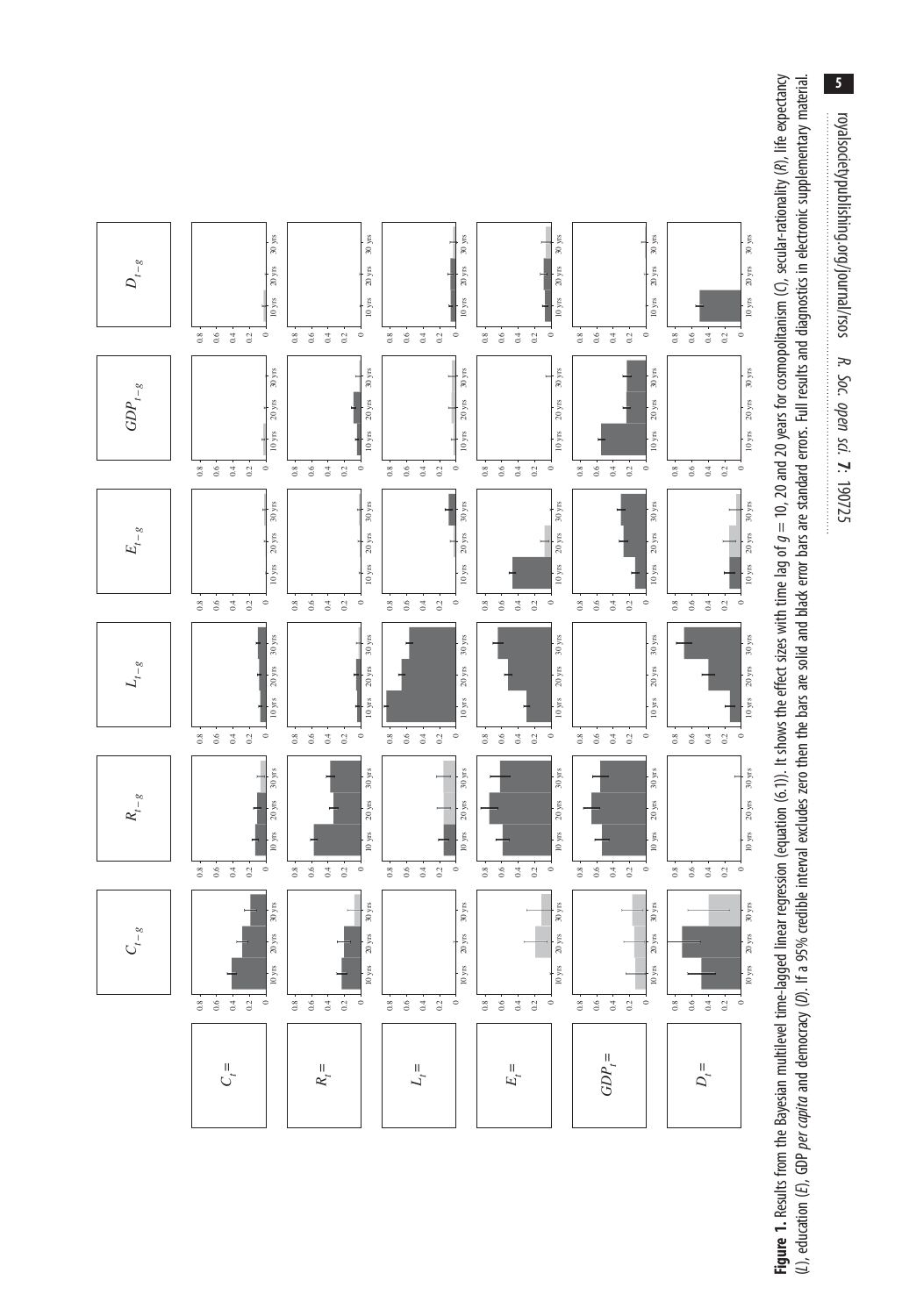<span id="page-6-0"></span>

Figure 2. A directed acyclic graph (DAG) illustrating the sequence of changes in socioeconomic measures (red boxes) and cultural values (blue boxes). A directed edge means that the variable in the source node has a significant effect on the future value of the destination node.



Figure 3. (a) The 109 WEVS nations on a world map, where nations with a high sum of secular-rationality and cosmopolitanism  $S_{R+C}$  are red and those with low  $S_{R+C}$  are yellow. (b) the mean  $S_{R+C}$  for nations in each language family (error bars are standard errors, no error bars for singleton language families). (c) Linear fits for  $S_{R+C}$  versus % of the population descended from European nations, where blue triangles means descended from Germanic speaking nations, red circles from Italic speaking nations and green squares from Balto-Slavic speaking nations.

## 5. Discussion

This study applied Bayesian multilevel time-lagged linear regressions to investigate the time ordering of various measures of socioeconomic development and cultural values. Time series for secular-rationality and cosmopolitanism were derived from the World and European Values Surveys representing 109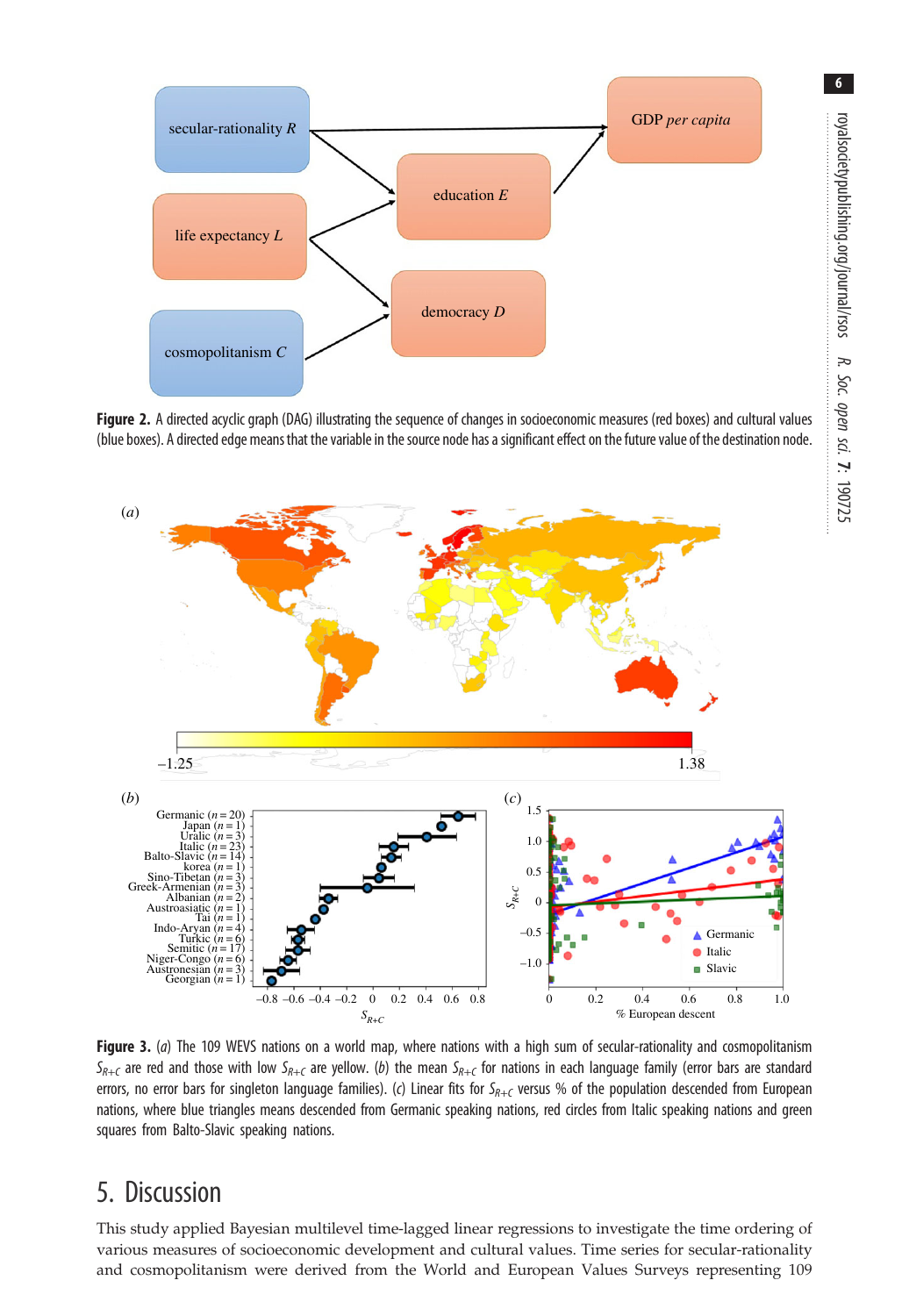nations over the entire twentieth century [\[24](#page-10-0)]. Crucial to extending these time series back to the early twentieth century was the observation that cultural values are crystallized during the first few decades of life [[25](#page-10-0)–[28](#page-10-0)], such that birth decade is a proxy for historical time period [[24,30](#page-10-0)].

As summarized in [figure 2](#page-6-0), changes in secular-rationality and cosmopolitanism predict future increases in socioeconomic development; where cosmopolitanism leads democracy and secularrationality leads both economic development and secondary education enrollment. [Figure 2](#page-6-0) also shows that economic development and democratization are not predictive of future changes, so appear to be the 'end results' of a developmental process involving secular-rationality and cosmopolitanism, in conjunction with higher education enrollment and increased life-expectancy. In a more general sense, we present evidence that secular-rationality and cosmopolitanism were prerequisites for socioeconomic development.

The finding that secular-rationality is primal in the development sequence lends support to certain theories. One theory is that secular-rational values facilitate economic development by focusing human energies to 'use knowledge to enhance human flourishing' [\[16](#page-10-0)] rather than practising religious activities [[44,48](#page-10-0)–[50](#page-11-0)]. In this view, the prioritization of secular-technical over spiritual knowledge fuels greater investment in productive activities, which would be consistent with [figure 2](#page-6-0). However, there appear to be trade-offs. Though secularism predicts greater respect for individual rights and diversity [\[24](#page-10-0)], it also predicts a decrease in levels of prosociality ([table 2\)](#page-4-0). This supports religious explanations for the evolution of prosocial norms [[15\]](#page-10-0).

Cultural values of cosmopolitanism preceded gains in democracy ([figure 2](#page-6-0)). Cosmopolitanism, which includes respect for individuality and equality [[5](#page-10-0)], is likely a prerequisite for functioning democracy. Cosmopolitanism also reflects more tolerance of marginalized groups [\(table 2\)](#page-4-0)—including homosexuals, drug-users, alcoholics and AIDS sufferers (electronic supplementary material). This is possibly driven by increased exposure [[51\]](#page-11-0) to out-groups as the world became more connected during the twentieth century [[52](#page-11-0),[53\]](#page-11-0).

Life expectancy, which has doubled among some Western nations in the past three centuries [[54\]](#page-11-0), has had a statistically significant effect on both future democracy and education. The latter is likely explained by the Demographic Transition [\[55](#page-11-0)]. In wealthy, knowledge economies, education is a long-term parental investment with payoffs directly related to life expectancy [\[56](#page-11-0)–[59\]](#page-11-0). The demographic transition may also explain the link with democracy because older people help in mediating conflicts, whereas young populations will have a greater propensity for violent conflict [\[60](#page-11-0),[61\]](#page-11-0). This 'youth bulge' has been linked with autocracy and democratic recession [[62](#page-11-0)–[64](#page-11-0)].

If, along with the demographic transition, secular-rational and cosmopolitan culture were the drivers of prosperity, how did these values spread? Precisely why secular-rationality and cosmopolitanism arose in Western Europe is not known; it could be due to historic institutional innovations [\[65,66](#page-11-0)] or possibly just an accident of history. Nonetheless, once established these values appear to have diffused through geographic proximity—the Uralic speaking nations of Europe have high secular-rationality and cosmopolitanism—and diffused even more readily into nations with similar cultures and languages [\[41,42](#page-10-0),[46\]](#page-10-0), giving rise to the current observed pattern of national differences in cultural values [\(figure 3\)](#page-6-0).

Future work should identify alternative measures of long-term cultural values because the birth decade differences we measure could be distorted by the migration of already culturally socialized individuals [[67\]](#page-11-0). Standard approaches cannot help us correct for this. For example, the use of Putterman and Weil's migration data [[47\]](#page-10-0) are not applicable in our case because they do not track the birth decade of migrants. This may not be a concern because migrants do tend to converge on the culture of their new society [[68](#page-11-0)–[70](#page-11-0)], meaning secular-rationality and cosmopolitanism are still likely preconditions for socioeconomic development.

# 6. Methods and data

We used data for the 109 WEVS participating nations. We have annual data for  $GDP$ ,  $D$ ,  $L$  and  $E$ , but we took decadal averages to correspond with the WEVS birth decade time series.

#### 6.1. World and European values survey

We measured cultural values using the world values survey (WVS) [[22\]](#page-10-0) and European values survey (EVS) [[23\]](#page-10-0), which combined have administered the same 64 questions over a 25-year period to 476 583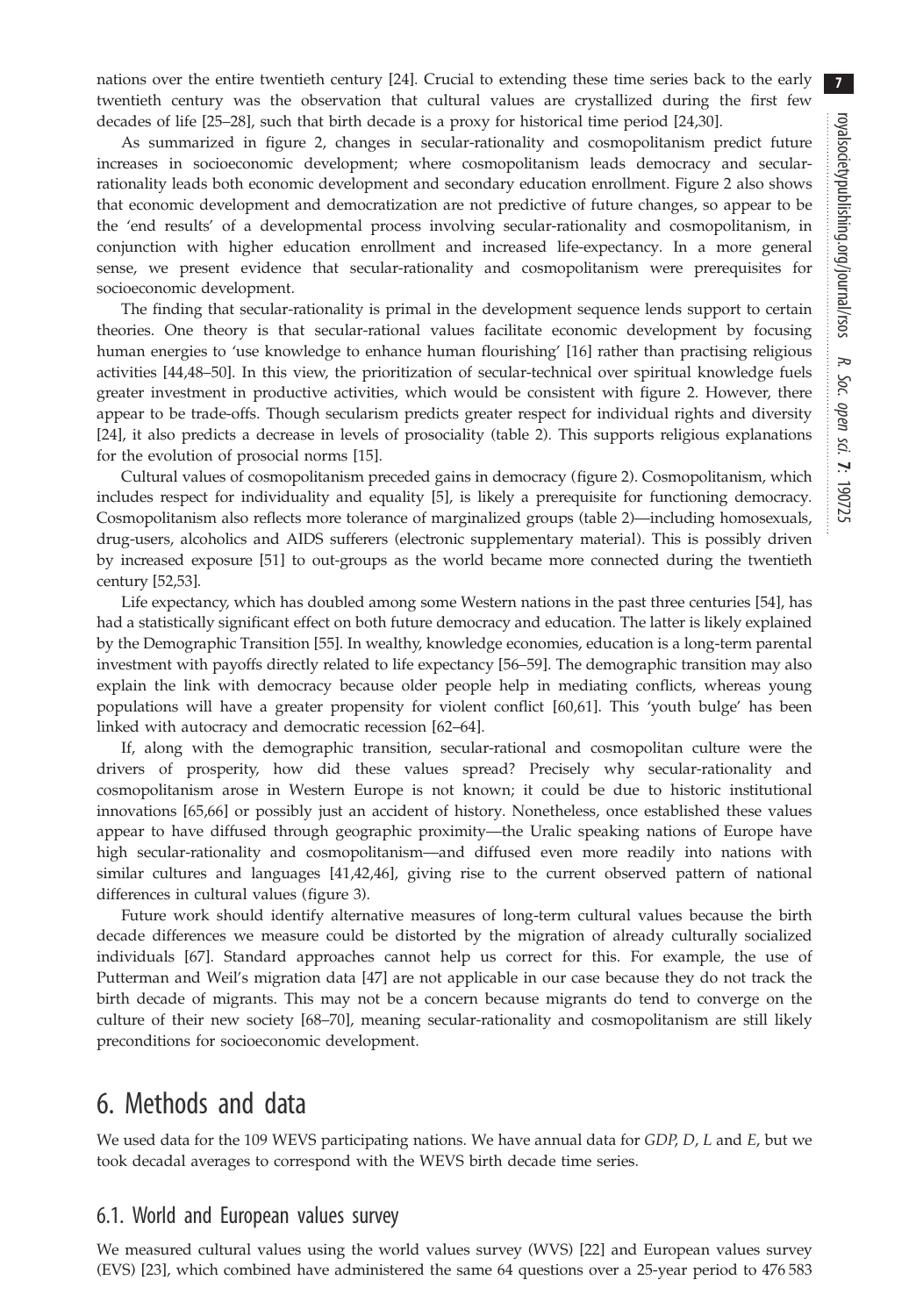participants from 109 unique nations. The surveys were administered in five waves at 5-year intervals, beginning in 1990. Not all nations were available for each wave of the survey, but still 84/109 were asked the same 64 (ordinal scale) questions more than once. Missingness was limited (1.6%), so mean imputation was adequate.

### 6.2. Economic development

We used historical data on GDP per capita (in 1990 US\$), for the entire twentieth century (1900–2000), provided by the Maddison Project. We have no data for 6/109 of the WEVS nations (Northern Ireland, Malta, Luxembourg, Iceland, Andorra and Cyprus), so we have 10-point time series for 103 nations. We have partial time series for some nations in sub-Saharan Africa (e.g. Nigeria and Burkina Faso) and former Soviet states (e.g. Ukraine, Belarus, Russia). For historical continuity, the following nations are considered the same: Cape Colony has been equated with South Africa; Holland with The Netherlands; Eritrea with Ethiopia, North and Central Italy with Italy, and Great Britain and England with the UK. See [\[2\]](#page-10-0) for more details.

### 6.3. Democracy

Democracy scores are taken from the Polity IV project [[19\]](#page-10-0). Each nation is assigned a democracy and autocracy score based on features of its electoral process and chief executive restrictions. The final polity score is democracy minus autocracy because a nation can simultaneously have both democratic and autocratic features. Only 8/109 were completely missing (Andorra, Turkish Cyprus, Hong Kong, Iceland, Malta, North Ireland, Palestine and Puerto Rico). See [\[19](#page-10-0)] for more details.

### 6.4. Secondary education enrollment

Secondary education enrollment time series between 1900 and 2000 were provided by the 'Barro-Lee Educational Attainment' project, using data taken mainly from censuses and intergovernmental organizations [\[20](#page-10-0)]. However, we only have data for 74/109 WEVS nations because small nations and semi-autonomous regions are not included (Northern Ireland, for example), some nations have only recently become independent states (former Soviet and Yugoslav nations) and many poor nations have not collected data (certain African nations, for example).

#### 6.5. Life expectancy

Twentieth century time series for life expectancy were compiled by the Clio-infra Project from sources including the United Nations, Human Morality Database, GAPMINDER, the Organization for Economic Co-operation and Development (OECD) and national sources [\[21](#page-10-0)]. We have some timeseries data for 105/109 WEVS nations (data are missing for: Andorra, Turkish Cyprus, Kosovo and Northern Ireland).

## 6.6. Language family

We used linguistic history l as a proxy for cultural relatedness for use in the random effect  $(\lambda_i)$ . Data were taken from the Ethnologue database [\[71](#page-11-0)] containing all extant languages, their phylogenies and the nations where they are spoken. To form discrete categories from continuous trees, we chose split points that gave us reasonable sample sizes. The families were: Albanian, Semitic, Italic, Greek-Armenian, Germanic, Turkic, Indo-Aryan, Balto-Slavic, Sino-Tibetan, Uralic, Georgian, Austronesian, Japanese, Niger-Congo, Korean, Tai and Austroasiatic. See electronic supplementary material for nations categorizations.

## 6.7. European ancestry

Using data from 38 sources, Louis Putterman and David Weil estimated the ancestral nations (in 1500) of modern-day national populations [[47\]](#page-10-0), accounting for stateless ethnic groups and modern day mixed ethnic groups. Data included only sovereign nations with a population of greater than 500 000, so Andorra, Hong Kong, Palestine, Kosovo and Northern Ireland were not included.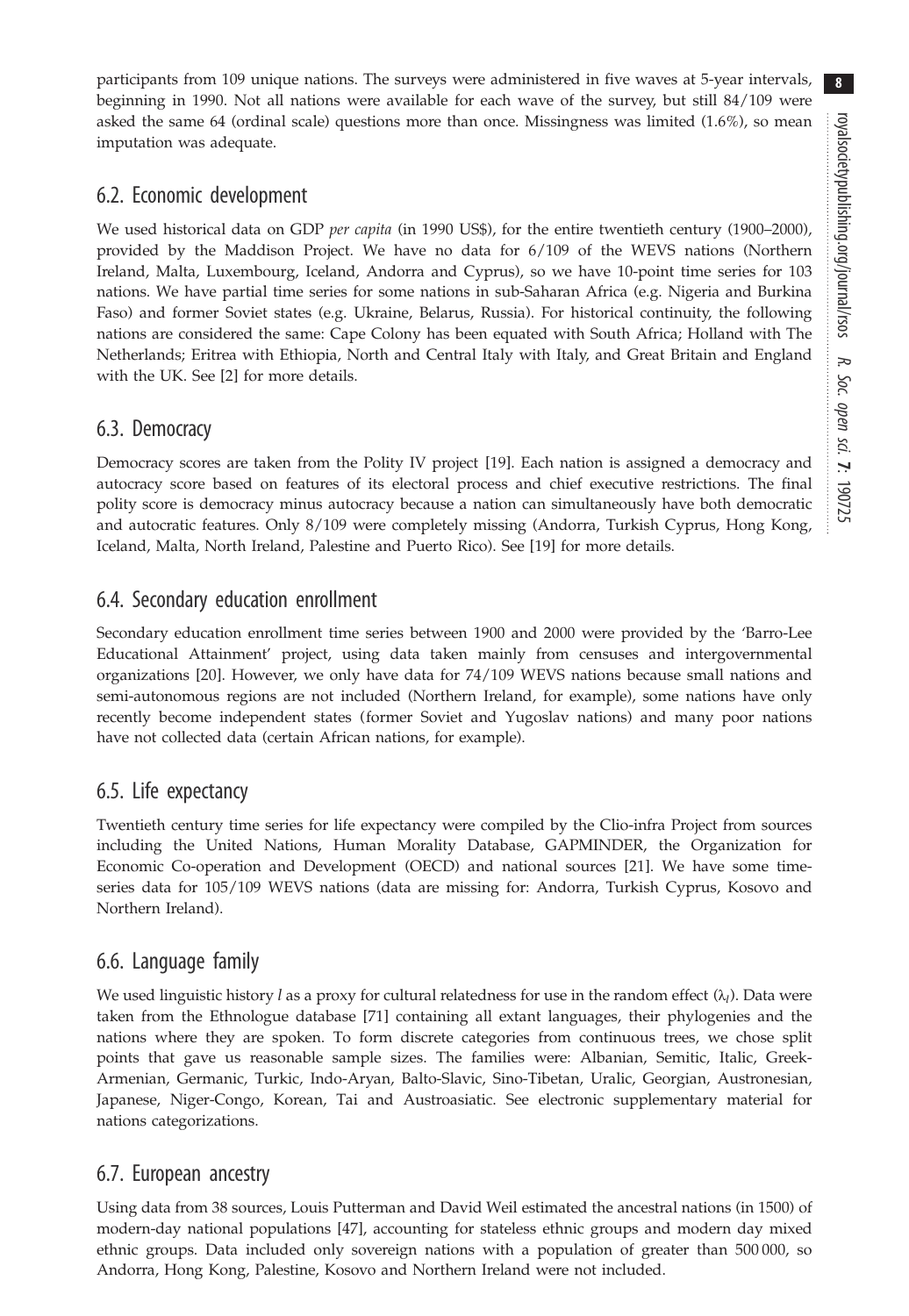9

#### 6.8. Using birth decade as a proxy for historical time periods

The WEVS has only been comprehensively carried out since 1990 and this is not long enough to capture the slow intergenerational dynamics that link to socioeconomic development [\[24,29](#page-10-0)]. However, convergent interdisciplinary evidence [\[25](#page-10-0)–[28\]](#page-10-0) suggests that decade of birth can be used to represent historical time periods.

We break down each of the five WEVS survey periods  $p$  by birth decade  $t$ , which yields a matrix of  $X_{t,p}$ for each country (for inclusion, the sample for each birth decade must contain at least 100 individuals). We showed that birth decade trends are approximately independent of time period (electronic supplementary material) which tells us that birth decade differences in cultural values persist through time. Before averaging birth decades over all time periods, we account for missing birth decades that are not represented in all time periods. We impute using best-fit birth decade trends to avoid bias stemming from period effects. We fitted birth decade trends using both a linear and quadratic model for robustness:

$$
X_{t,p}=\mu_p+\alpha_pt
$$

and

$$
X_{t,p} = \mu_p + \alpha_p t + \gamma_p t^2
$$

where t is the birth decade, p is the time period,  $\mu_p$  are the intercepts,  $\alpha_p$  is the linear coefficient and  $\gamma_p$  is the quadratic coefficient. Our results are stable for both choices of imputation (electronic supplementary material).

Once missing values were imputed, we defined the birth decade time series  $X_t$  by averaging across all survey periods  $p$ . This gives us up to a 10 point time series for the 109 countries in the WEVS (some countries have only partially complete time series if certain birth decades were not surveyed at any time period  $p$ ). Though not strictly equal to past cultural values, birth decade time-series capture long-run cultural value dynamics (electronic supplementary material).

#### 6.9. Bayesian multi-level time-lagged regression

We use the following Bayesian time-lagged multilevel linear regressions to detect the sequence of democracy D, economic development GDP, life-expectancy L, secondary education enrollment E, cosmopolitanism C and secular-rationality R:

$$
Y_{t,i} \sim \text{Normal} \ (v, \epsilon)
$$
\n
$$
v_t = \mu + \lambda_l + \lambda_n + \sum_{j=1}^J \beta_{i,j} X_{t-g,j}
$$
\n
$$
\mu \sim \text{Normal} \ (0, 10)
$$
\n
$$
\lambda_l \sim \text{Normal} \ (0, 10)
$$
\n
$$
\gamma_n \sim \text{Normal} \ (0, 10)
$$
\n
$$
\beta_{i,j} \sim \text{Normal} \ (0, 1)
$$
\n
$$
\epsilon \sim \text{HalfCauchy} \ (0, 2)
$$
\n
$$
(6.1)
$$

where  $\beta_{i,j}$  is the effect size of independent variable j in matrix  $X_{t-g,j}$  on dependent variable i in matrix  $Y_{t,i}$  $\epsilon$  is the error and  $\mu$ ,  $\lambda_l$  and  $\lambda_n$  are the respective global, language category and nation intercepts. The weakly informative priors capture the fact that all variables are z-scored, which makes large parameter values very unlikely.

The results in [figure 1](#page-5-0) are produced using the above model when  $Y_{t,i}$  and  $X_{t,i}$  are as follows:

$$
Y_{t,i} = [R, C, GDP, D, E, L]_{t}
$$

and

$$
X_{t-g,j} = [R, C, GDP, D, E, L]_{t-g}
$$

Data accessibility. Data and relevant code for this research work are stored in GitHub: [https://github.com/damianruck/](https://github.com/damianruck/Cultural-prerequistes-for-socioeconomic-development) [Cultural-prerequistes-for-socioeconomic-development](https://github.com/damianruck/Cultural-prerequistes-for-socioeconomic-development) and have been archived within the Zenodo repository: [https://](https://doi.org/10.5281/zenodo.3559789) [doi.org/10.5281/zenodo.3559789.](https://doi.org/10.5281/zenodo.3559789)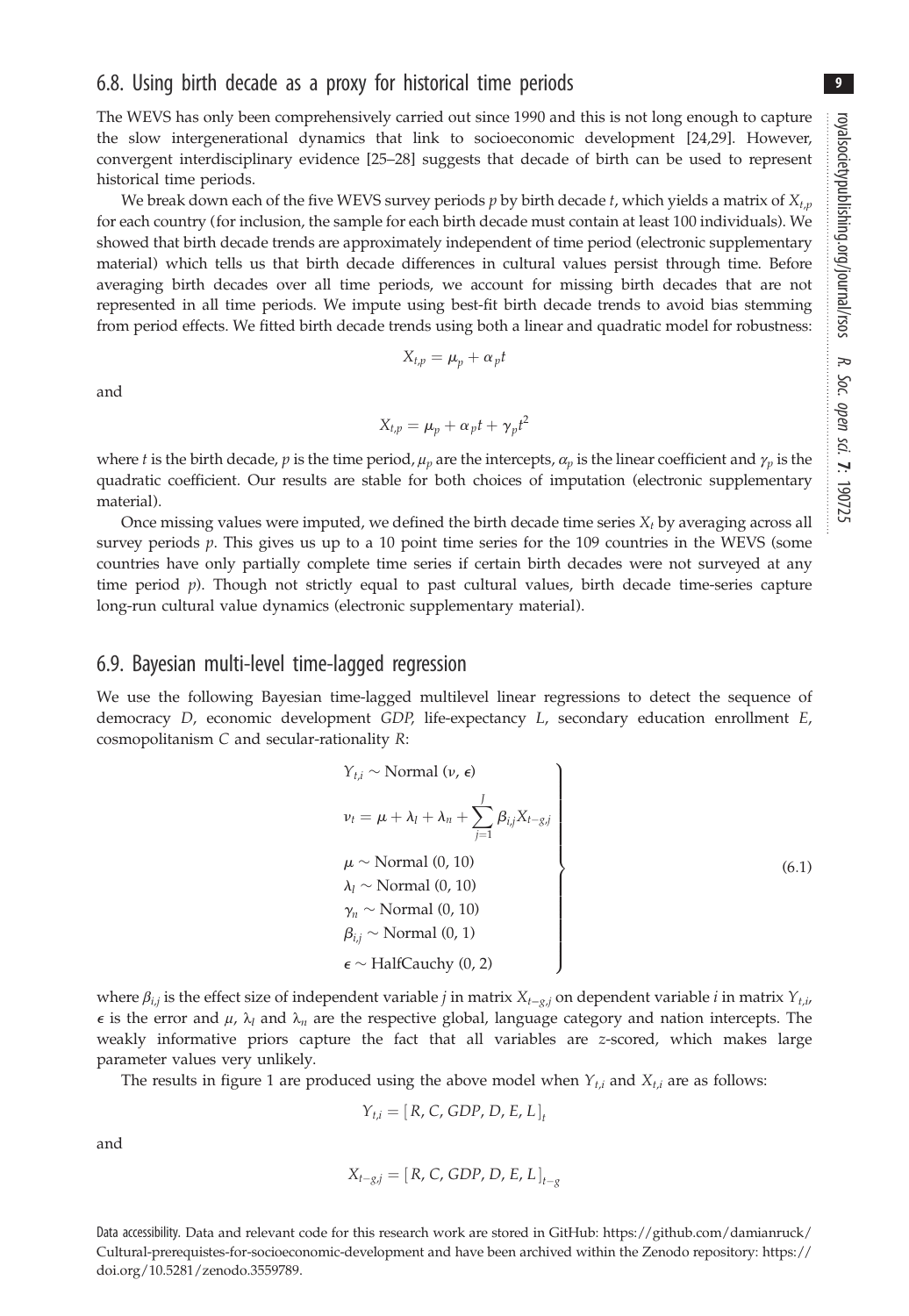10

<span id="page-10-0"></span>Authors' contributions. All authors contributed equally to data analysis and writing and give final approval for publication. Competing interests. The authors declare that they have no competing financial interests.

Funding. D.J.R. is funded by the College of Arts and Sciences, University of Tennessee. D.J.L is funded by the Wellcome Trust and Royal Society Sir Henry Dale Fellowship, grant no. WT104125MA.

Acknowledgments. Funding for open access to this research was provided by University of Tennessee's Open Publishing Support Fund.

# References

- 1. Riley JC. 2001 Rising life expectancy: a global history. Cambridge, UK: Cambridge University Press.
- 2. Bolt J, Timmer M, van Zanden JL. 2014 GDP per capita since 1820. In How Was Life? 57–72, Paris: OECD Publishing.
- 3. Aghekyan E, Dunham J, O'Toole S, Repucci S, Tucker V. 2017 Populists and autocrats: the dual threat to global democracy. New York, NY: Freedom House.
- 4. van Zanden JL, Baten J, Mira d'Ercole M, Rijpma A, Timmer M. 2014 How Was Life? Paris: OECD.
- 5. Inglehart R, Welzel C. 2005 Modernization, cultural change, and democracy: the human development sequence. Cambridge, UK: Cambridge University Press.
- 6. Henrich J, Heine SJ, Norenzayan A. 2010 The weirdest people in the world? Behav. Brain Sci. 33, 61–83. [\(doi:10.1017/S0140525X0999152X\)](http://dx.doi.org/10.1017/S0140525X0999152X)
- 7. Welzel C, Inglehart RF. 2006 Emancipative values and democracy. Stud. Comp. Int. Dev. 41, 74–94. ([doi:10.1007/BF02686237\)](http://dx.doi.org/10.1007/BF02686237)
- 8. Gorodnichenko Y, Roland G. 2011 Individualism, innovation, and long-run growth. Proc. Natl Acad. Sci. USA 108(Suppl.), 21 316-21 319. ([doi:10.1073/pnas.1101933108](http://dx.doi.org/10.1073/pnas.1101933108))
- 9. Hofstede G, Hofstede GJ, Minkov M. 2010 Cultures and organizations: software of the mind: intercultural cooperation and its importance for survival. New York, NY: McGraw-Hill.
- 10. Maslow AH. 1943 A theory of human motivation. New York, NY: Sublime Books.
- 11. Inglehart R. 1990 Culture shift in advanced industrial society. Princeton, NJ: Princeton University Press.
- 12. Lesthaeghe R. 2014 The second demographic transition: a concise overview of its development: a consise overview of it's develpoment. Proc. Natl. Acad. Sci. USA 111, 18 112–18 115. ([doi:10.1073/pnas.1420441111\)](http://dx.doi.org/10.1073/pnas.1420441111)
- 13. Spaiser V, Ranganathan S, Mann RP, Sumpter DJT. 2014 The dynamics of democracy, development and cultural values. PLoS ONE 9, e97856. ([doi:10.1371/journal.pone.0097856](http://dx.doi.org/10.1371/journal.pone.0097856))
- 14. Hammond RA, Axelrod R. 2006 The evolution of ethnocentrism. J. Conflict Resolut. 50, 926–936. ([doi:10.1177/0022002706293470\)](http://dx.doi.org/10.1177/0022002706293470)
- 15. Norenzayan A. 2013 Big gods: how religion transformed cooperation and conflict. Princeton, NJ: Princeton University Press.
- 16. Pinker S. 2018 Enlightenment now: the case for reason, science, humanism, and progress. New York, NY: Penguin.
- 17. Paldam M, Gundlach E. 2013 The religious transition. A long-run perspective. Public Choice 156, 105–123. [\(doi:10.1007/s11127-012-9934-z](http://dx.doi.org/10.1007/s11127-012-9934-z))
- 18. Mokyr J. 2016 A culture of growth: the origins of the modern economy. Princeton, NJ: Princeton University Press.
- 19. Marshall MG, Gurr TR, Jaggers K. 2017 Polity IV Project: Dataset Users' Manual.
- 20. Lee J-W, Lee H. 2016 Human capital in the long run. J. Dev. Econ. 122, 147–169. [\(doi:10.1016/j.](http://dx.doi.org/10.1016/j.jdeveco.2016.05.006) [jdeveco.2016.05.006](http://dx.doi.org/10.1016/j.jdeveco.2016.05.006))
- 21. Zijdeman R, Ribeira da Silva F. 2015 Life Expectancy at Birth (Total).
- 22. WVS. 2019 World Value Survey What We Do. See [http://www.worldvaluessurvey.org/](http://www.worldvaluessurvey.org/WVSContents.jsp) [WVSContents.jsp](http://www.worldvaluessurvey.org/WVSContents.jsp).
- 23. EVS. 2011 European Values Study. See [http://](http://www.europeanvaluesstudy.eu/page/where-to-get-the-data-survey-2008.html) [www.europeanvaluesstudy.eu/page/where-to](http://www.europeanvaluesstudy.eu/page/where-to-get-the-data-survey-2008.html)[get-the-data-survey-2008.html.](http://www.europeanvaluesstudy.eu/page/where-to-get-the-data-survey-2008.html)
- 24. Ruck DJ, Bentley RA, Lawson DJ. 2018 Religious change preceded economic change in the 20th century. Sci. Adv. 4, eaar8680. ([doi:10.1126/](http://dx.doi.org/10.1126/sciadv.aar8680) [sciadv.aar8680](http://dx.doi.org/10.1126/sciadv.aar8680))
- 25. House BR, Silk JB, Henrich J, Barrett HC, Scelza BA, Boyette AH, Hewlett BS, McElreath R, Laurence S. 2013 Ontogeny of prosocial behavior across diverse societies. Proc. Natl. Acad. Sci. USA 110, 14 586–14 591. ([doi:10.](http://dx.doi.org/10.1073/pnas.1221217110) [1073/pnas.1221217110](http://dx.doi.org/10.1073/pnas.1221217110))
- 26. Jennings MK. 1996 Political knowledge over time and across generations. Public Opin. Q. 60, 228. [\(doi:10.1086/297749\)](http://dx.doi.org/10.1086/297749)
- 27. Sears DO, Funk CL. 1999 Evidence of the long-term persistence of adults' political predispositions. J. Politics 61, 1–28. [\(doi:10.2307/2647773\)](http://dx.doi.org/10.2307/2647773)
- 28. Grusec JE, Kuczynski L. 1997 Parenting and children's internalization of values: a handbook of contemporary theory. Hoboken, NJ: John **Wiley**
- 29. Inglehart R. 2008 Changing values among western publics from 1970 to 2006. West Eur. Polit. 31, 130–146. [\(doi:10.1080/](http://dx.doi.org/10.1080/01402380701834747) [01402380701834747\)](http://dx.doi.org/10.1080/01402380701834747)
- 30. Foa RS, Mounk Y, Inglehart RF. 2016 The danger of deconsolidation. J. Democracy 27, 5–17.
- 31. Glimcher PW. 2016 Proximate mechanism of individual decision-making behavior. In Complexity and evolution: towards a new synthesis for economics, ch. 6, pp. 85–96. Cambridge MA: MIT press.
- 32. Sowell ER, Thompson PM, Holmes CJ, Jernigan TL, Toga AW. 1999 In vivo evidence for postadolescent brain maturation in frontal and striatal regions. Nat. Neurosci. 2, 859-861. ([doi:10.1038/13154\)](http://dx.doi.org/10.1038/13154)
- 33. Petanjek Z, Judaš M, Šimic G, Rasin MR, Uylings HBM, Rakic P, Kostovic I. 2011 Extraordinary neoteny of synaptic spines in the human prefrontal cortex. Proc. Natl Acad. Sci. USA 108, 13 281–13 286. [\(doi:10.1073/pnas.1105108108\)](http://dx.doi.org/10.1073/pnas.1105108108)
- 34. Bentzen JS. 2018 Acts of god? Religiosity and natural disasters across subnational world districts. Econ. J. 129. 2295-2321.
- 35. Gelfand MJ et al. 2011 Differences between tight and loose cultures: a 33-nation study. Science 332, 1100–1104. ([doi:10.1126/science.1197754\)](http://dx.doi.org/10.1126/science.1197754)
- 36. Bentley RA, Acerbi A, Ormerod P, Lampos V. 2014 Books average previous decade of economic misery. PLoS ONE 9, e83147. ([doi:10.](http://dx.doi.org/10.1371/journal.pone.0083147) [1371/journal.pone.0083147\)](http://dx.doi.org/10.1371/journal.pone.0083147)
- 37. Henrich J, Bauer M, Cassar A, Chytilová J, Purzycki BG. 2019 War increases religiosity. Nat. Hum. Behav. 3, 129–135. [\(doi:10.1038/s41562-](http://dx.doi.org/10.1038/s41562-018-0512-3) [018-0512-3](http://dx.doi.org/10.1038/s41562-018-0512-3))
- 38. Mesoudi A. 2011 Cultural evolution: how Darwinian theory can explain human culture and synthesize the social sciences. Chicago, IL: University of Chicago Press.
- 39. Jordan FM, Huber BR. 2013 Evolutionary approaches to cross-cultural anthropology. Cross-Cultural Res. 47, 91–101. ([doi:10.1177/](http://dx.doi.org/10.1177/1069397112471800) [1069397112471800\)](http://dx.doi.org/10.1177/1069397112471800)
- 40. Pagel M, Atkinson QD, Meade A. 2007 Frequency of word-use predicts rates of lexical evolution throughout Indo-European history. Nature 449, 717–720. ([doi:10.1038/](http://dx.doi.org/10.1038/nature06176) [nature06176](http://dx.doi.org/10.1038/nature06176))
- 41. Matthews LJ, Passmore S, Richard PM, Gray RD, Atkinson QD. 2016 Shared cultural history as a predictor of political and economic changes among nation states. PLoS ONE 11, e0152979. [\(doi:10.1371/journal.pone.0152979](http://dx.doi.org/10.1371/journal.pone.0152979))
- 42. Spolaore E, Wacziarg R. 2013 How deep are the roots of economic development? J. Econ. Lit. 51, 325–369. ([doi:10.1257/jel.51.2.325](http://dx.doi.org/10.1257/jel.51.2.325))
- 43. Huntington SP. 1991 The third wave: democratization in the late twentieth century. Norman, OK: University of Oklahoma Press.
- 44. Inglehart R, Baker WE. 2000 Modernization, cultural change, and the persistence of traditional values. Am. Sociol. Rev. 65, 19. [\(doi:10.2307/2657288\)](http://dx.doi.org/10.2307/2657288)
- 45. Basanez M. 2016 A world of three cultures: honor, achievement and joy. Oxford, UK: Oxford University Press.
- 46. Norris P, Inglehart R. 2009 Cosmopolitan communications: cultural diversity in a globalized world (eds DS Wilson, A Kirman). Cambridge, UK: Cambridge University Press.
- 47. Putterman L, Weil DN. 2010 Post-1500 Population flows and the long run determinants of economic growth and inequality. Q. J. Econ. 125, 1627–1682. ([doi:10.](http://dx.doi.org/10.1162/qjec.2010.125.4.1627) [1162/qjec.2010.125.4.1627](http://dx.doi.org/10.1162/qjec.2010.125.4.1627))
- 48. Mccleary RM. 2007 Salvation, damnation, and economic incentives. *J. Contemp. Relig.* 22, 49–74. [\(doi:10.1080/13537900601114503](http://dx.doi.org/10.1080/13537900601114503))